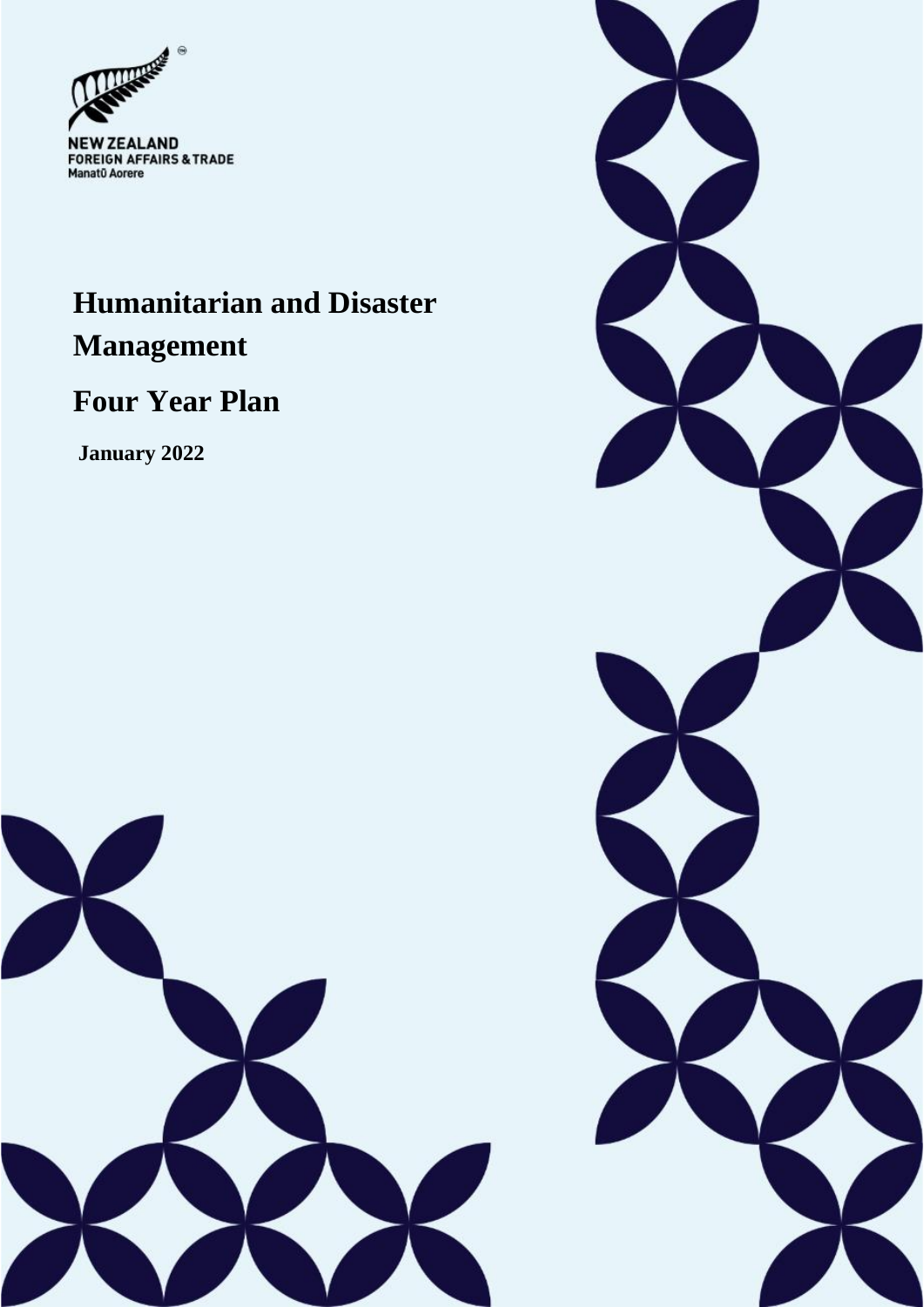This document is one in a series of Four Year Plans published by the New Zealand Ministry of Foreign Affairs and Trade. For the latest version please go t[o www.mfat.govt.nz](http://www.mfat.govt.nz/)

ISSN 2744-7278

l

#### **Crown copyright ©**

This work is licensed under the Creative Commons Attribution 4.0 International licence<sup>1</sup>. In essence, you are free to copy, distribute and adapt the work, as long as you attribute the work to the Crown and abide by the other licence terms. Any use of flags, emblems, names or words protected by the Flags, Emblems, and Names Protection Act 1981<sup>2</sup> must not infringe any provision of that Act.

For questions on attributing work to the Ministry of Foreign Affairs and Trade please contact: cmd@mfat.govt.nz Phone: +64 4 439 8000 Fax: +64 4 439 8511

<sup>2</sup> <https://www.legislation.govt.nz/act/public/1981/0047/latest/DLM51358.html>



*p2 of 16*

<sup>1</sup> <https://creativecommons.org/licenses/by/4.0/>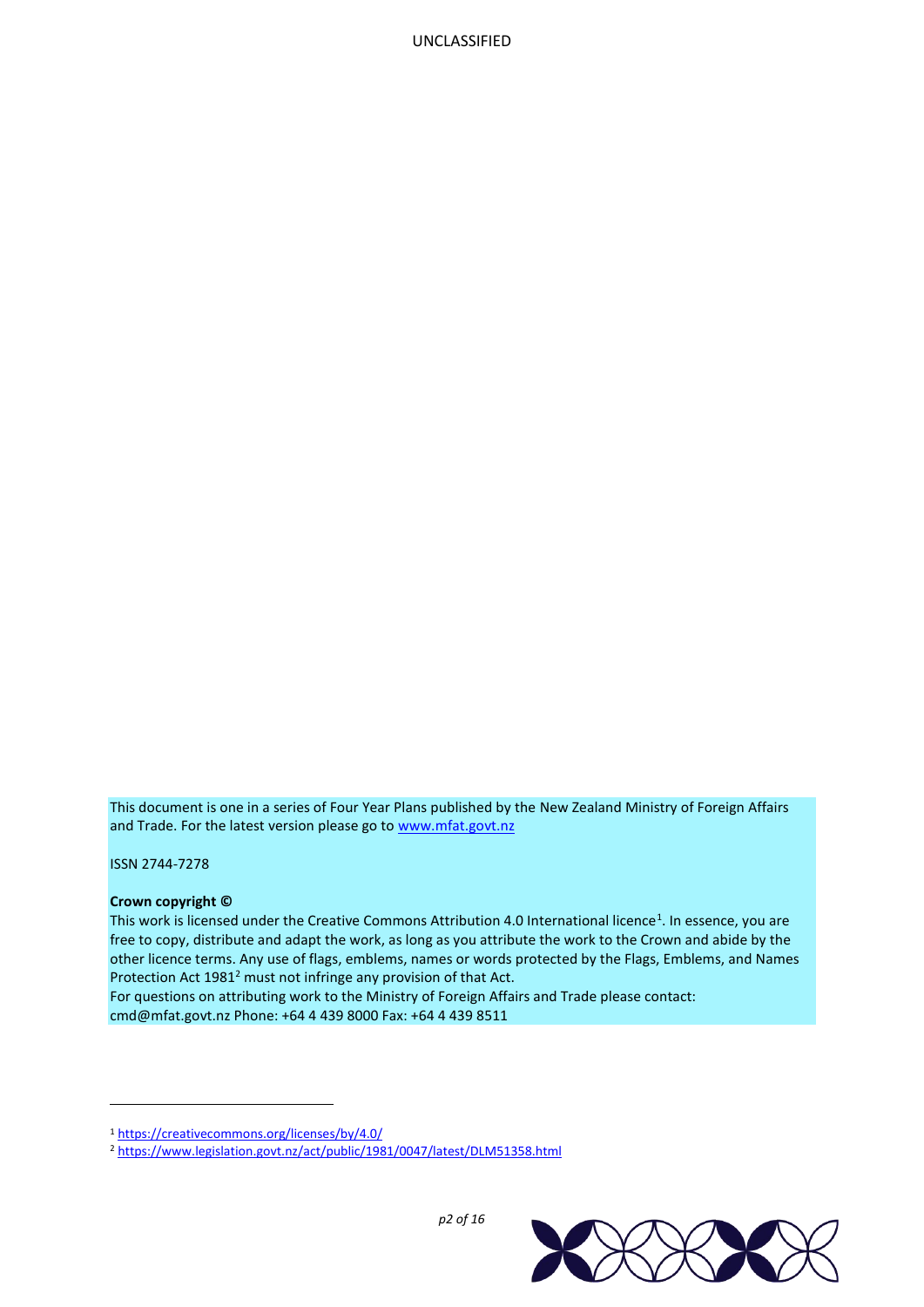# **Purpose of this document**

The New Zealand Ministry of Foreign Affairs and Trade (MFAT) has developed this Four Year Plan (4YP) to guide New Zealand's humanitarian action and our engagement with the humanitarian system.

We use the 4YP to bring clarity to what work we should prioritise and help to monitor progress towards our strategic goals.

This is a living document that we will refresh annually to ensure it responds to changes in global, regional and country contexts, including impacts of external shocks and events such as COVID-19.

#### **An integrated approach**

Aotearoa New Zealand pursues an integrated approach to engagement with the international system. We focus on coherence across our diplomatic, trade and economic, climate change, environment, security, and development objectives to deliver sustainable progress in developing countries, and advance New Zealand's interests and values. Our humanitarian advocacy efforts form an integral pillar of our foreign policy — they reflect our network of international relationships and commitments, and are an expression of our values. Aotearoa New Zealand is committed to humanitarian principles (described further below) and considers our humanitarian action to be more independent than our development cooperation.

# **Enduring principles for New Zealand's engagement**

The **enduring principles** which guide New Zealand's engagement are:

**Te Puna Manaaki** (Fountain of support)**:**

Our engagement will be underpinned by the values of whakahoahoa (partnership), including honesty, trust and respect. We will listen and consult, and act in partnership with predictability and consistency. We will confidently share New Zealand's views and perspectives, being clear about the things we will do and the things we will not do. The strength of our partnerships empower us to communicate openly even where our views may differ.

**Raranga te Muka** (Weaving the strands):

New Zealand's global development investments contribute towards global and regional security and prosperity, and to our national interests. Our support helps to address global development challenges and issues that are too big for any country to address on its own, while securing a platform on which to advocate for the things we value, including the Pacific. Through this approach we achieve pānga ngātahi (collective impact).



*p3 of 16*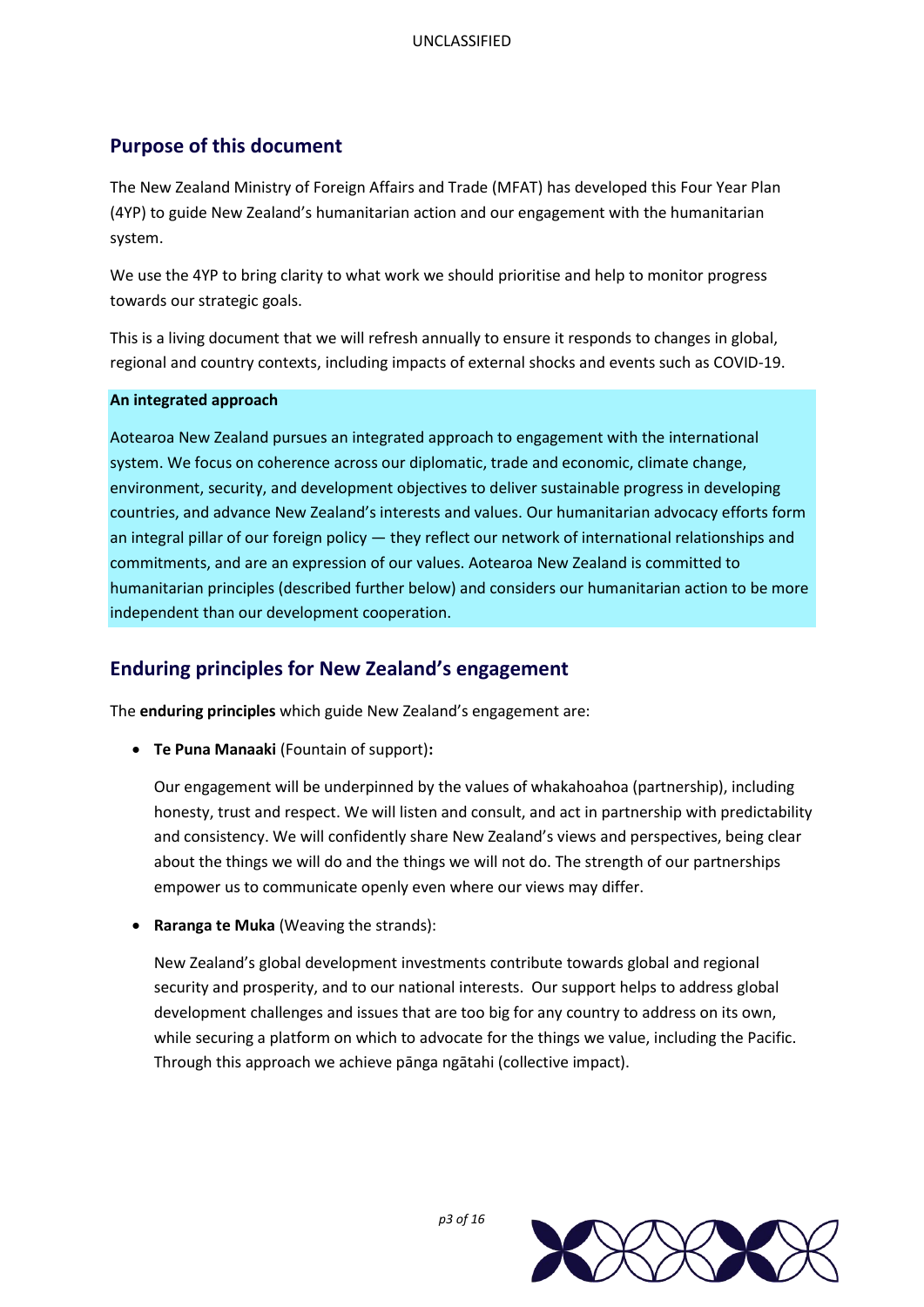**Tātou Tātou** (All of us together):

We will focus on collaborating with partners to upscale our ambition and magnify our impact, especially in the Indo-Pacific region where our engagements will contribute to ensuring New Zealand's own prosperity together with that of our regional and country partners. Through this approach we achieve painga takirua (mutual benefit).

**Te Pae Tawhiti** (A shared horizon):

Our engagement will bring a long-term pakari (resilience) perspective, consistent with New Zealand's enduring interests. We will seek lasting impact through a focus on human capability development; economic and climate resilience, and kaitiakitanga/ stewardship.

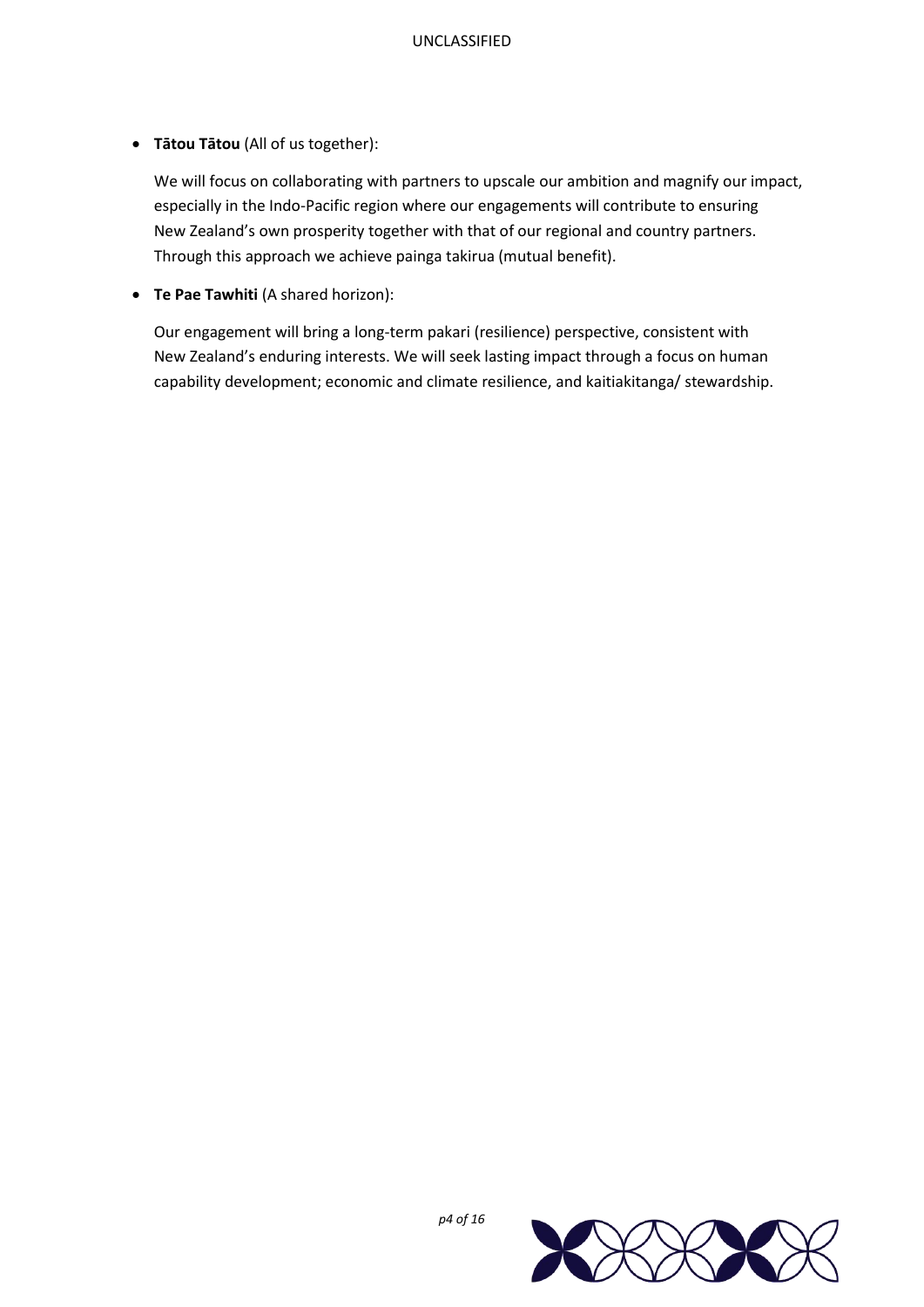## **Programme overview**

#### **The humanitarian landscape**

#### **Global needs**

The global humanitarian system is struggling to respond to the unprecedented magnitude and severity of humanitarian crises. In 2022 an estimated 274 million people will need humanitarian assistance and protection<sup>3</sup>. This is a significant increase from 235 million people a year ago, which was already the highest figure in decades. The United Nations (UN) and partner organisations aim to assist the 183 million people most in need across 63 countries, which will require USD 41 billion<sup>4</sup>.

Globally, armed conflict and climate-related impacts are the main drivers of humanitarian need, and the COVID-19 pandemic is exacerbating these drivers. Over the last decade there has been a sharp rise in mass displacement worldwide, from one in 159 people in 2010 to one in 95 people in 2020 according to UNHCR<sup>5</sup>. About 42 per cent of these refugees are children, while almost 65 per cent come from just five countries: Afghanistan, Democratic Republic of the Congo, Myanmar, South Sudan and Syria.

Another global concern is famine, with food insecurity at unprecedented levels and 811 million people worldwide being undernourished. Famine-like conditions remain a real possibility in 43 countries around the world.

While women, girls, boys and men all suffer in a crisis, structural gender inequalities mean that women and girls continue to be disproportionately affected by conflict and disaster. They also face greater obstacles accessing protection and assistance, and participating in humanitarian planning and decision-making processes. These barriers are exacerbated for people with disabilities and those of diverse genders.

Today's humanitarian crises are often protracted in nature, and driven by conflict and/or recurrent natural disasters. To meet the complex challenges of the day humanitarian actors are increasingly taking a more holistic and integrated approach that engages a range of actors to address the critical linkages between humanitarian action, development, human rights, peace and stability. International actors are also looking to innovate through measures such as anticipatory humanitarian action, to help reduce risk and impacts before crises get out of control. Cash based transfers are increasingly being used as a cost-efficient, faster and more flexible way to provide assistance.

International humanitarian actors, including Aotearoa New Zealand, have committed to improve the efficiency and effectiveness of humanitarian action, including through commitments under the Grand

 $\overline{\phantom{a}}$ 



<sup>&</sup>lt;sup>3</sup> [UN OCHA Global Humanitarian Overview 2022](https://www.unocha.org/sites/unocha/files/Global%20Humanitarian%20Overview%202022.pdf)

<sup>4</sup> Ibid

<sup>5</sup> <https://www.unhcr.org/en-au/figures-at-a-glance.html>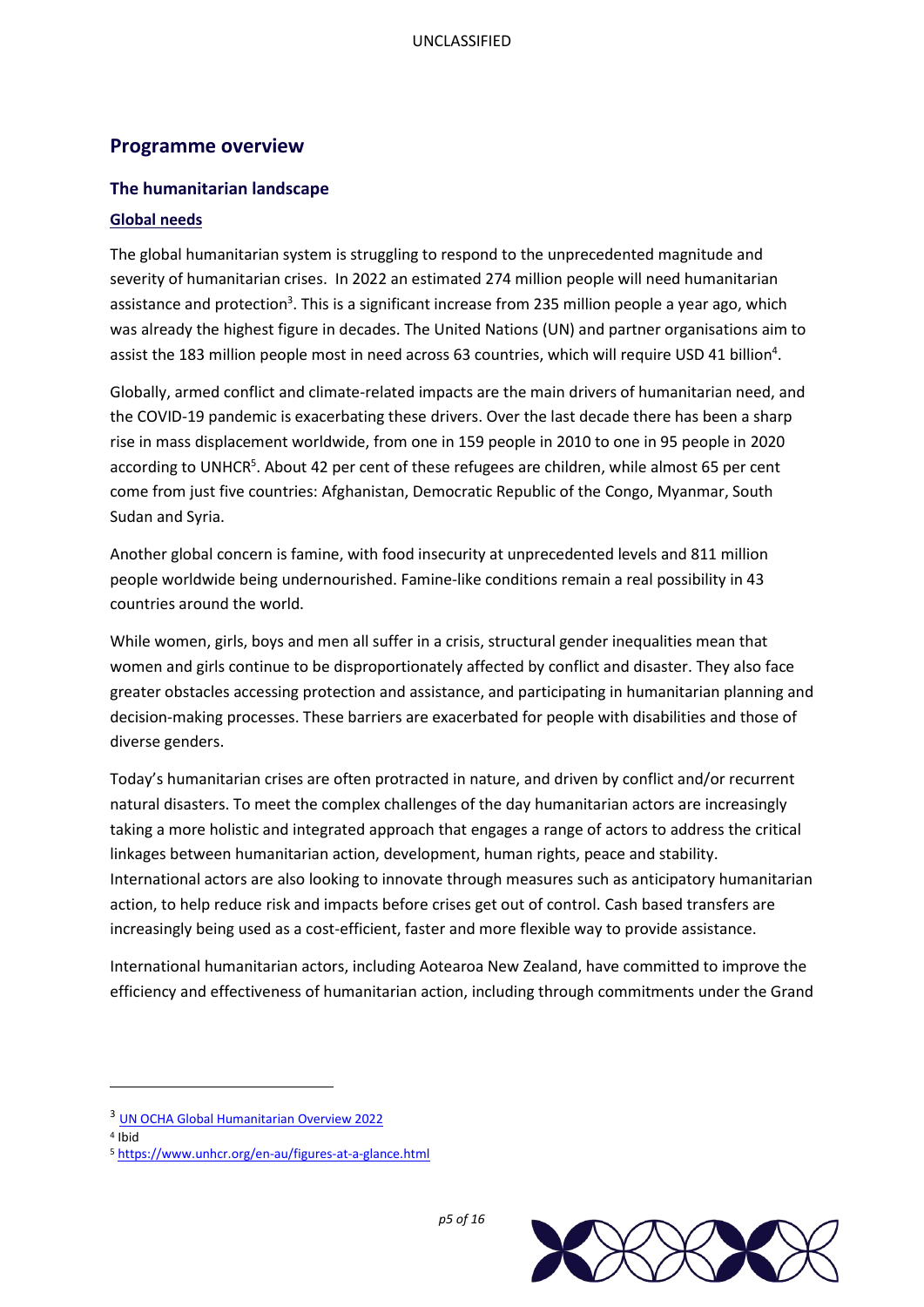Bargain<sup>6</sup>. In addition to the enhanced provision of quality funding, including more flexible, predictable, and multi-year contributions, the Grand Bargain 2.0 calls for enhanced focus by international humanitarian actors on localisation and on increasing participation by, and accountability to, those impacted by humanitarian crises.

#### **The Pacific**

Pacific and other small island states are extremely vulnerable to natural disasters, with some already experiencing the impacts of climate change. Pacific countries and territories are exposed to the full range of natural hazards – cyclones, earthquakes, tsunamis, volcanos – that can lead to disasters and humanitarian need. The impacts of this exposure are significant. Four Pacific nations are included in the list of the ten countries in the world most vulnerable to disaster, while ten Pacific nations are on the list of the 30 countries with the highest average annual disaster losses in terms of Gross Domestic Product (GDP).

While large events such as Tropical Cyclone Yasa (which affected Fiji and Tonga in December 2020) gain some international attention, the accumulated impact of small and medium-sized events such as flooding, high waves and localised drought also undermine Pacific Island countries' resilience and place past, present and future development gains at risk. At the same time, Pacific people are resilient and Pacific governments are taking a leading role in developing fit-for-purpose disaster risk management and response measures.

#### **South East Asia**

South East Asia is affected by frequent natural disasters. Periodically, it also experiences pockets of conflict and associated displacement. While national and regional response capacity is generally strong, events occur from time to time that exceed national and regional response capacity. Several South East Asian countries are also experiencing significant COVID-19 outbreaks.

## **COVID-19 impacts**

 $\overline{a}$ 

The COVID-19 pandemic has led to a considerable increase in humanitarian need and has brought about new complications with respect to providing humanitarian assistance. Humanitarian need has spiked in countries where the number of COVID-19 patients requiring medical treatment has overwhelmed local health system capacity. Flow-on effects of the pandemic include disrupting access to livelihoods and considerably increasing protection risks, including the risk of sexual and genderbased violence.

Restrictions on travel and health and safety considerations associated with the pandemic have also affected traditional humanitarian delivery models, accelerating the shift to increased reliance on local actors in the Pacific and globally. The pandemic has put considerable pressure on humanitarian supply chains and it poses challenges for sustaining emergency responses over a longer period of

<sup>6</sup> The Grand Bargain is a set of commitments launched at the 2016 World Humanitarian Summit and agreed to by various governments, UN agencies and other organisations with the intent of improving the effectiveness and efficiency of humanitarian action.

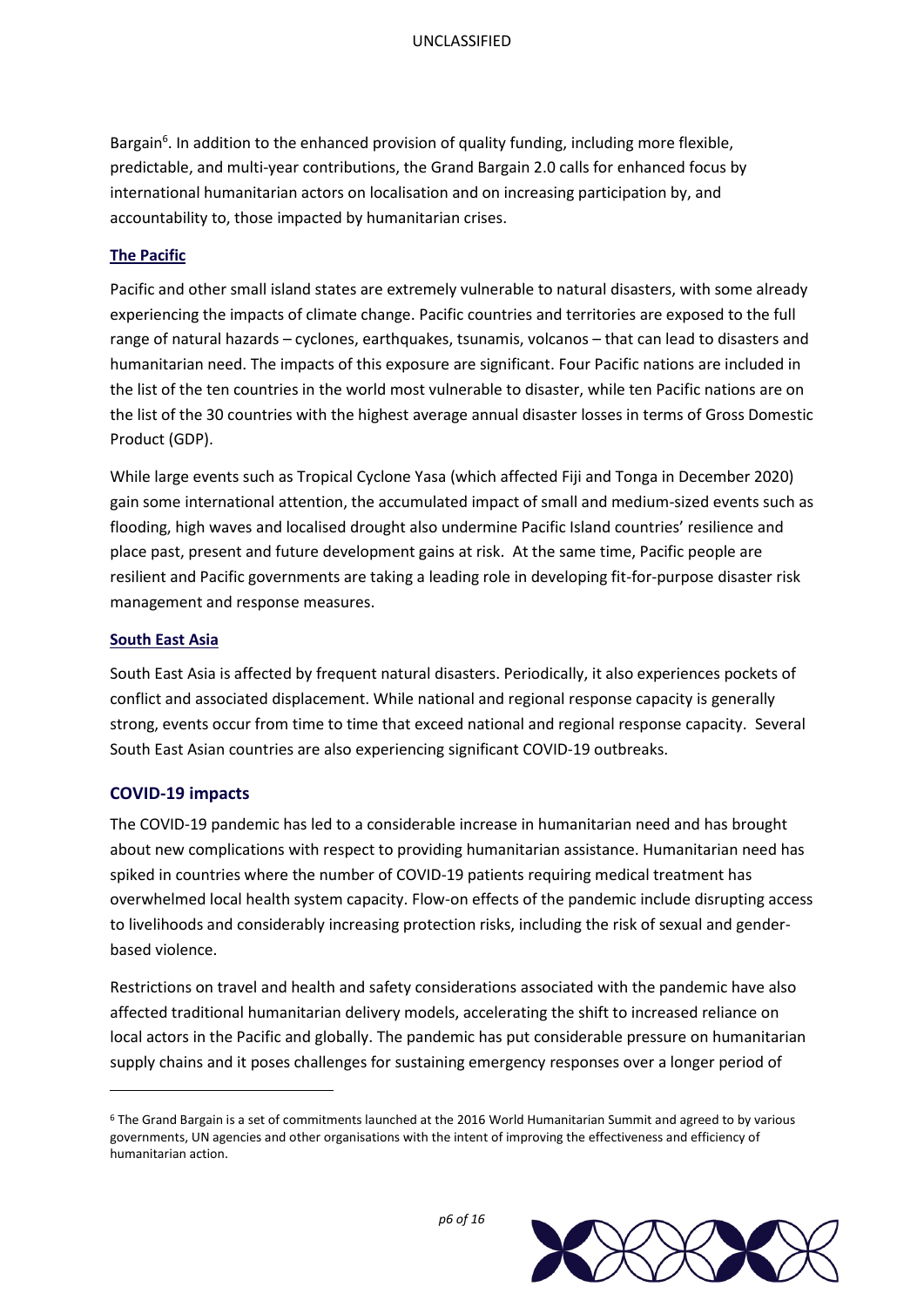time. Communities across all Pacific countries have experienced significant secondary impacts from the pandemic, including considerable economic disruption and associated negative impacts on livelihoods and food security.

In the current COVID-19 environment, some Pacific countries that have not had COVID-19 outbreaks<sup>7</sup> are more cautious about receiving international humanitarian teams. In these circumstances, Aotearoa New Zealand will primarily look to provide assistance through safe delivery of relief items and support for in-country actors that are well placed to deliver fast and effective support. This may include partnering with local Non-Governmental Organisations (NGOs) and with New Zealand NGOs that are able to implement with their local partners under the New Zealand Disaster Response Partnership. Where practical support from Aotearoa New Zealand is required we will mobilise carefully with COVID-19 risks in mind, including to guard against the potential risk of inadvertently contributing to the spread of COVID-19.

COVID-19 outbreaks in Aotearoa New Zealand also constrain the nature and extent of practical humanitarian support that we are able to provide to other countries. Where international humanitarian teams are requested in the Pacific in a COVID-19 context and Aotearoa New Zealand is able to respond favourably, we will carefully consider the domestic situation, the operating environment offshore, and the risks that COVID-19 poses to the health, safety and well-being of humanitarian staff when evaluating humanitarian response options. This also applies for staff deployed locally.

## **New Zealand's humanitarian action**

 $\overline{a}$ 

Our humanitarian action is guided by Aotearoa New Zealand's Humanitarian Action Policy (2019). The policy is built on the fundamental principle that people who are affected by disaster or conflict have a right to life with dignity and, therefore, are entitled to protection and assistance. Our conviction that action should be taken to prevent and alleviate human suffering is rooted in the rights and protections enshrined in international humanitarian law, international human rights law and refugee law.

New Zealand's humanitarian action is underpinned by the humanitarian principles of:

- humanity (the centrality of saving human lives and alleviating suffering)
- impartiality (actions are needs-based, without discrimination between or within affected populations)
- neutrality (action does not favour any side in an armed conflict), and
- independence (autonomy of humanitarian objectives from political, economic, military or other objectives).

 $7$  Most Polynesian countries have escaped widespread COVID-19 outbreaks so far due to tight border restrictions.



*p7 of 16*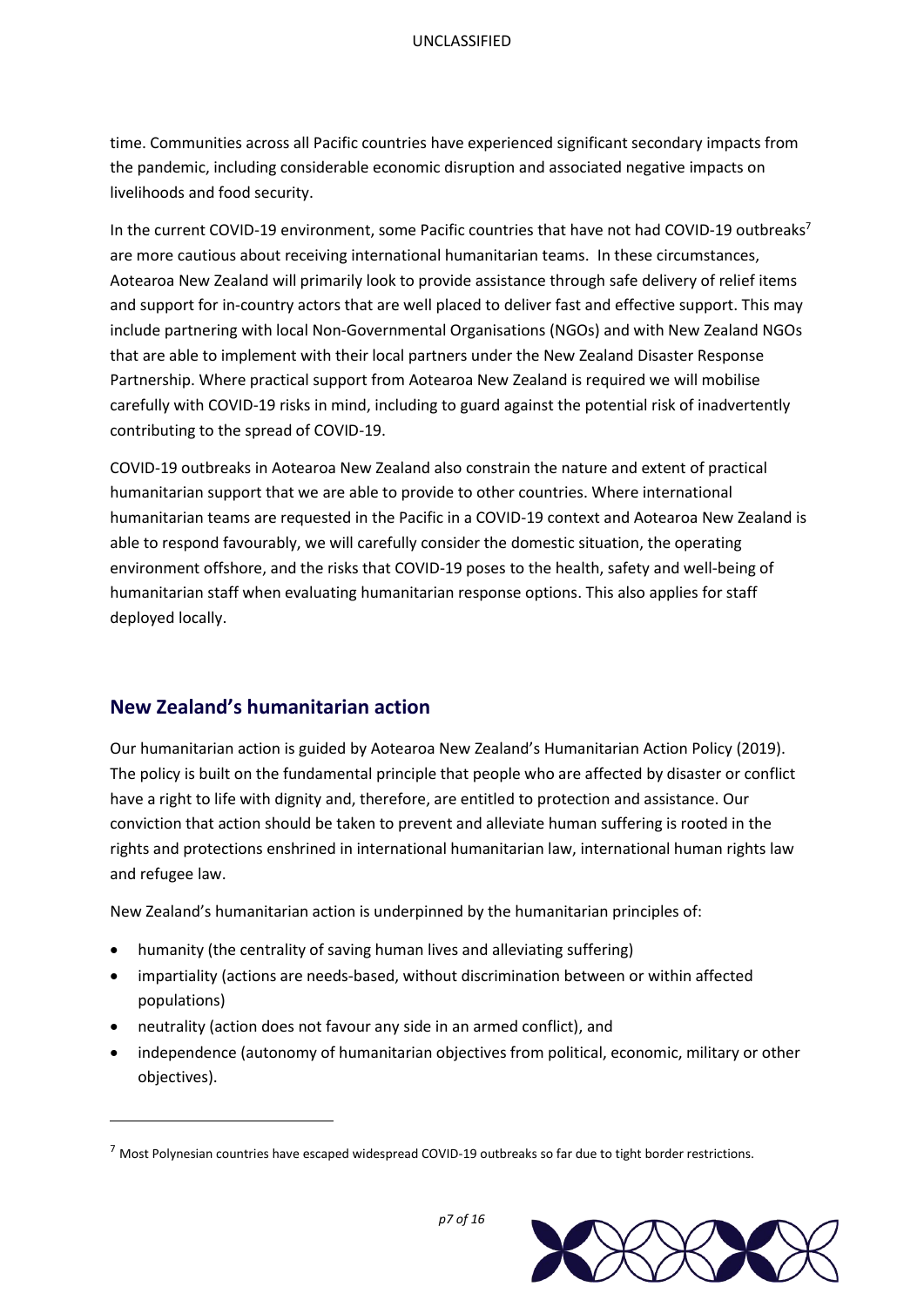The Humanitarian Action Policy reaffirms that New Zealand's primary geographic focus for humanitarian assistance is support to Pacific governments to implement disaster preparedness, response and early recovery activities. We are a part of the Pacific region and have deep relationships and the diplomatic footprint to deploy our widest range of humanitarian capabilities in this region, and it is where we can make the biggest difference.

Our second geographic priority is South East Asia, where we engage in regional disaster preparedness and response mechanisms.

When allocating funding to emergencies outside the Pacific and South East Asia regions, we consider the scale and severity of humanitarian needs, prioritising the greatest needs and guided by the decision-making framework set out in the Humanitarian Action Policy. This policy outlines principles for how Aotearoa New Zealand undertakes humanitarian action. Aotearoa New Zealand recognises the importance of local leadership and management of disaster preparedness and response, and this is reflected in how we work with local, national and regional disaster management organisations. The policy prioritises inclusive humanitarian action including access to humanitarian support and participation in decision making, and sexual and reproductive health and rights for all.

Communities affected by humanitarian crises experience different levels of vulnerability and need. Some communities are disproportionately affected; face multiple barriers in accessing information, protection and assistance; and are particularly exposed to violence, exploitation and abuse. Many people experience multiple and intersecting forms of discrimination that exacerbate exclusion. Intentional steps need to be taken to ensure humanitarian action is inclusive for all. We recognise the important role that local and national civil society organisations, NGOs and multilateral partners play in advancing inclusive humanitarian action.

Gender equality and the empowerment of women and girls is a core value underpinning New Zealand's humanitarian action. Aotearoa New Zealand is also committed to inclusive humanitarian action more broadly, including improving collection, analysis and use of disaggregated data (by sex, age and disability status), and taking into account the diverse needs, vulnerabilities and capacities of different people and groups.

We will work through both advocacy and investments to:

- support humanitarian action that provides a platform for decision-making and leadership by women, youth, people with disabilities and other marginalised groups
- support humanitarian action that recognises and addresses the particular needs of women and girls, including their sexual and reproductive health and rights
- strengthen understanding of the needs of different groups through collection and analysis of data that is disaggregated by sex, age and disability status
- support disability-inclusive humanitarian action in line with our obligations under the Convention on the Rights of Persons with Disabilities and our commitment to the Charter for Inclusion of Persons with Disabilities in Humanitarian Action, and



*p8 of 16*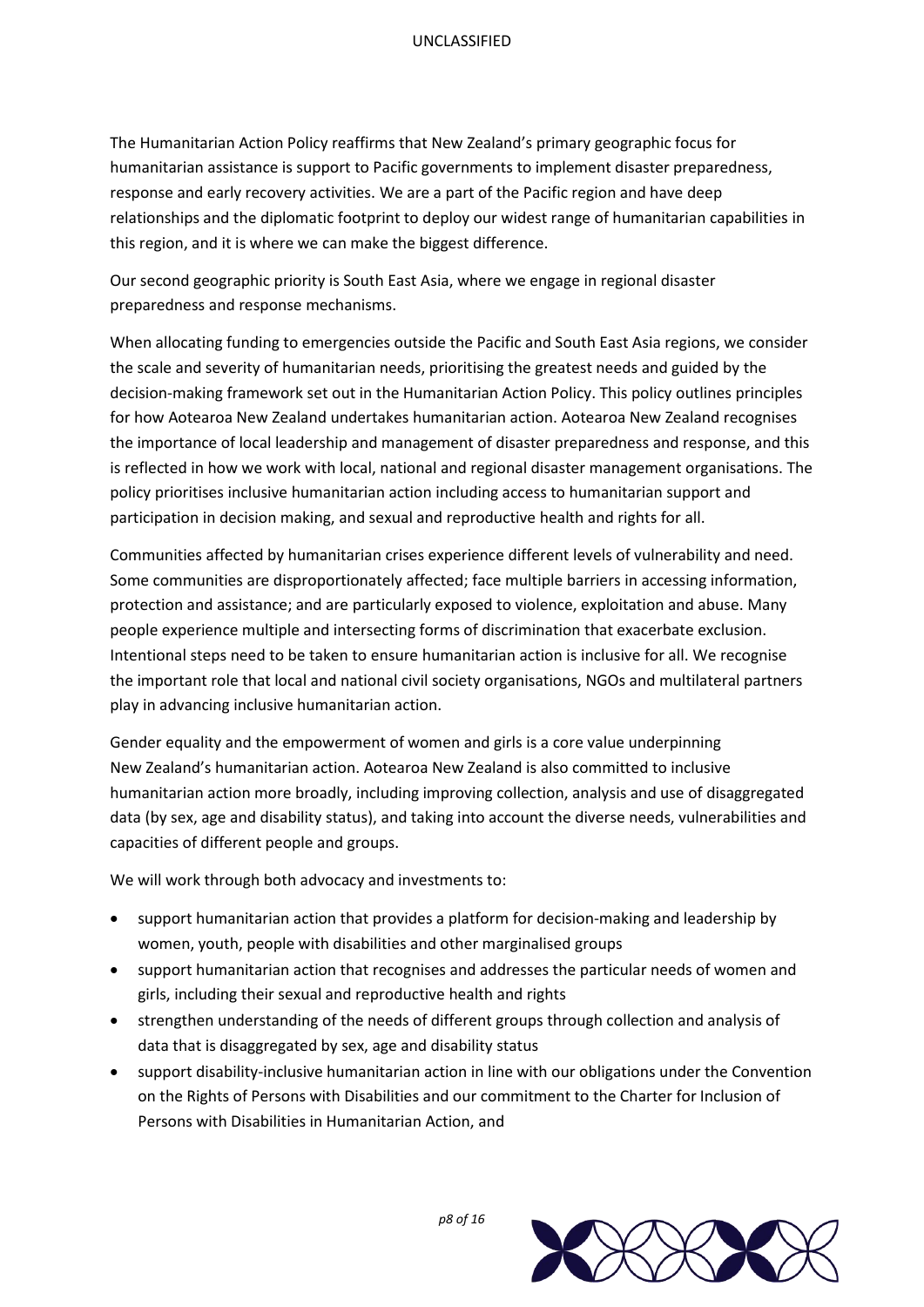promote inclusion and protection of people with diverse gender identity, expression and sexual orientation.

We prioritise our contributions and engagement where there is need, tailored to where we have relevant relationships and capability, and to where we are best placed to make a fast and effective contribution. We emphasise partnership and coordination: internally, with affected governments, with the international community, and with other donors.

We support the international humanitarian system to deliver effective, efficient and impactful humanitarian action by providing timely and flexible funding to relief efforts of the UN and international Red Cross Movement.

By partnering with New Zealand NGOs, especially in the Pacific and South East Asia, we can leverage their expertise, resources and networks to support timely, effective and inclusive humanitarian action at the community level.

# **Humanitarian and Disaster Management Programme 4YP strategic goals**

|                                                                                                                                                                | <b>Strategic goals</b>                                                                                                                                                                                                                                                                                                  |
|----------------------------------------------------------------------------------------------------------------------------------------------------------------|-------------------------------------------------------------------------------------------------------------------------------------------------------------------------------------------------------------------------------------------------------------------------------------------------------------------------|
| <b>Goal One:</b><br>Partner<br>governments and<br>other humanitarian<br>actors in the Pacific<br>lead effective and<br>inclusive<br>humanitarian<br>responses. | We aim to support effective, locally-led responses in the Pacific. Our<br>preparedness investments and engagement in the Pacific will support<br>readiness and response capabilities among key humanitarian and<br>emergency responders in the Pacific.                                                                 |
|                                                                                                                                                                | By making sure that Aotearoa New Zealand supports both local actors<br>and action, as well as providing practical assistance when needed and<br>requested, we empower Pacific countries and communities to lead their<br>own humanitarian action that meets immediate needs effectively and<br>supports quick recovery. |
|                                                                                                                                                                | <b>Key indicators of progress</b><br>Number of humanitarian preparedness interventions in the Pacific (#)<br>Percentage of the total humanitarian allocation spent on<br>$\bullet$<br>humanitarian preparedness activities (\$ value, %)<br>Percentage of the total spend on humanitarian preparedness                  |



*p9 of 16*

activities which is targeted to inclusion (\$ value, %)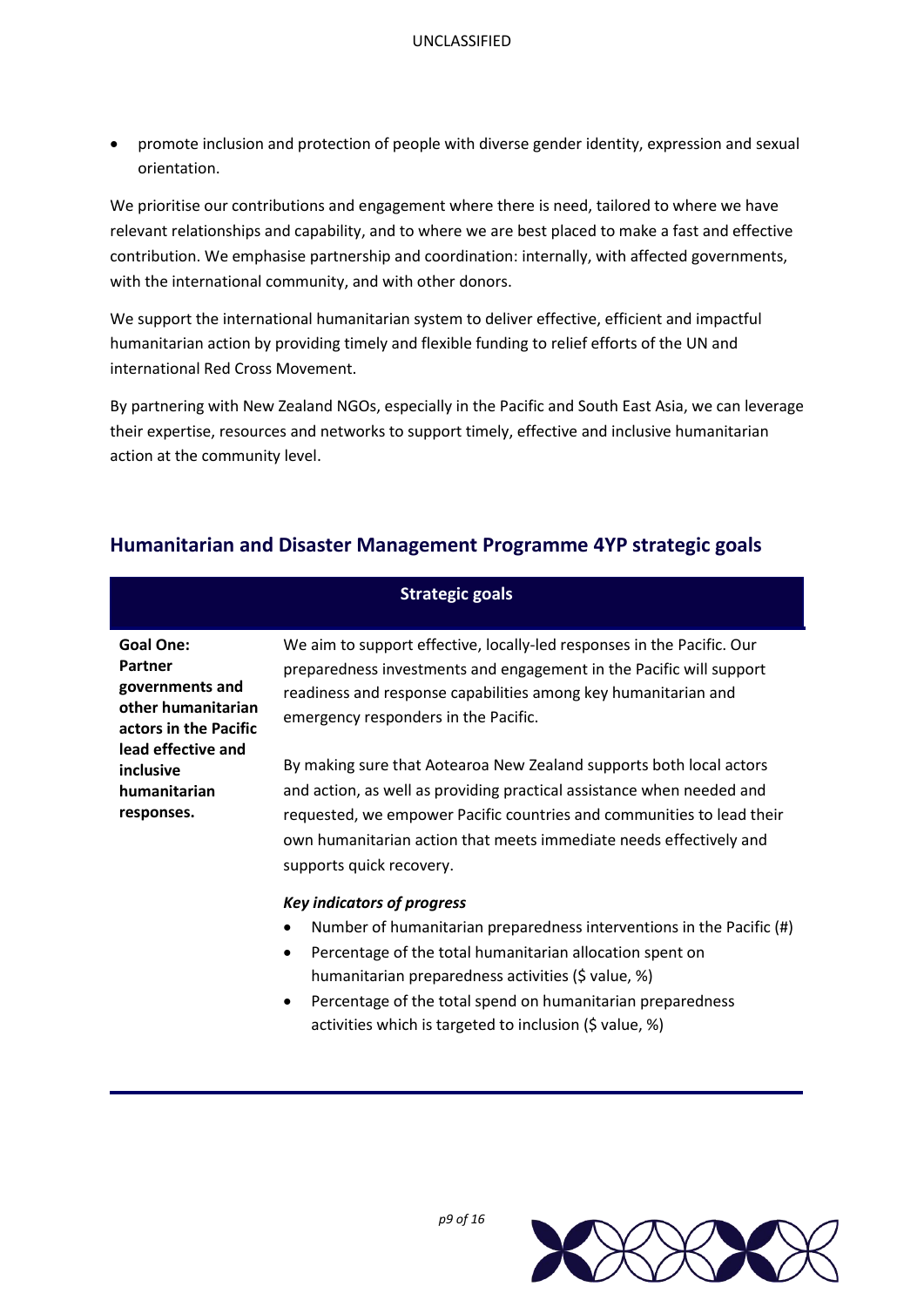## **Strategic goals**

| <b>Goal Two:</b><br><b>Crisis affected</b><br>countries and<br>communities are<br>accessing the<br>assistance and<br>protection they<br>need. | Aotearoa New Zealand responds to a wide range of natural disasters and<br>humanitarian emergencies in the Pacific. We aim to provide needs-based<br>assistance in support of Pacific-led responses.<br>We respond to major events in South East Asia where national and<br>regional capabilities are constrained and Aotearoa New Zealand can<br>provide complementary assistance to that provided by other actors.<br>Outside of South East Asia and the Pacific, we respond to the world's<br>most significant humanitarian crises.                                         |
|-----------------------------------------------------------------------------------------------------------------------------------------------|-------------------------------------------------------------------------------------------------------------------------------------------------------------------------------------------------------------------------------------------------------------------------------------------------------------------------------------------------------------------------------------------------------------------------------------------------------------------------------------------------------------------------------------------------------------------------------|
|                                                                                                                                               | <b>Key indicators of progress</b><br>New Zealand's All of Government responses are well coordinated,<br>effective and efficient (as assessed by relevant response partners,<br>Posts and Bilateral teams)<br>Number of responses launched within mandated timeframes (#)<br>$\bullet$<br>Number of humanitarian crises responded to in the Pacific (#, \$<br>value)<br>Number of humanitarian crises responded to in the rest of the world<br>$\bullet$<br>(#, \$ value)<br>Number of people reached through New Zealand Disaster Response<br>٠<br>Partnership Activities (#) |
| <b>Goal Three:</b><br><b>New Zealand's</b><br>humanitarian<br>advocacy promotes<br>a principled,<br>effective, efficient<br>and inclusive     | We engage with the international humanitarian system to promote<br>humanitarian action that meets the needs of crisis affected populations<br>effectively. For example, we are active participants in Grand Bargain<br>discussions, Donor Support Groups, and the Good Humanitarian Donor<br>initiative.<br>$\mathcal{L}$ , and the set of the set of the set of the set of the set of the set of the set of the set of the set of the set of the set of the set of the set of the set of the set of the set of the set of the set of the set                                 |

By advocating for principled, effective, efficient, innovative, inclusive and accountable humanitarian action we encourage the international humanitarian system to respond to the world's humanitarian challenges in the most appropriate ways possible.

#### *Key indicators of progress*

**humanitarian system.**

- Number of humanitarian resolutions Aotearoa New Zealand has engaged on (#)
- The extent of New Zealand's engagement with international humanitarian partners and fora (evidenced by way of qualitative data presentation)

*p10 of 16*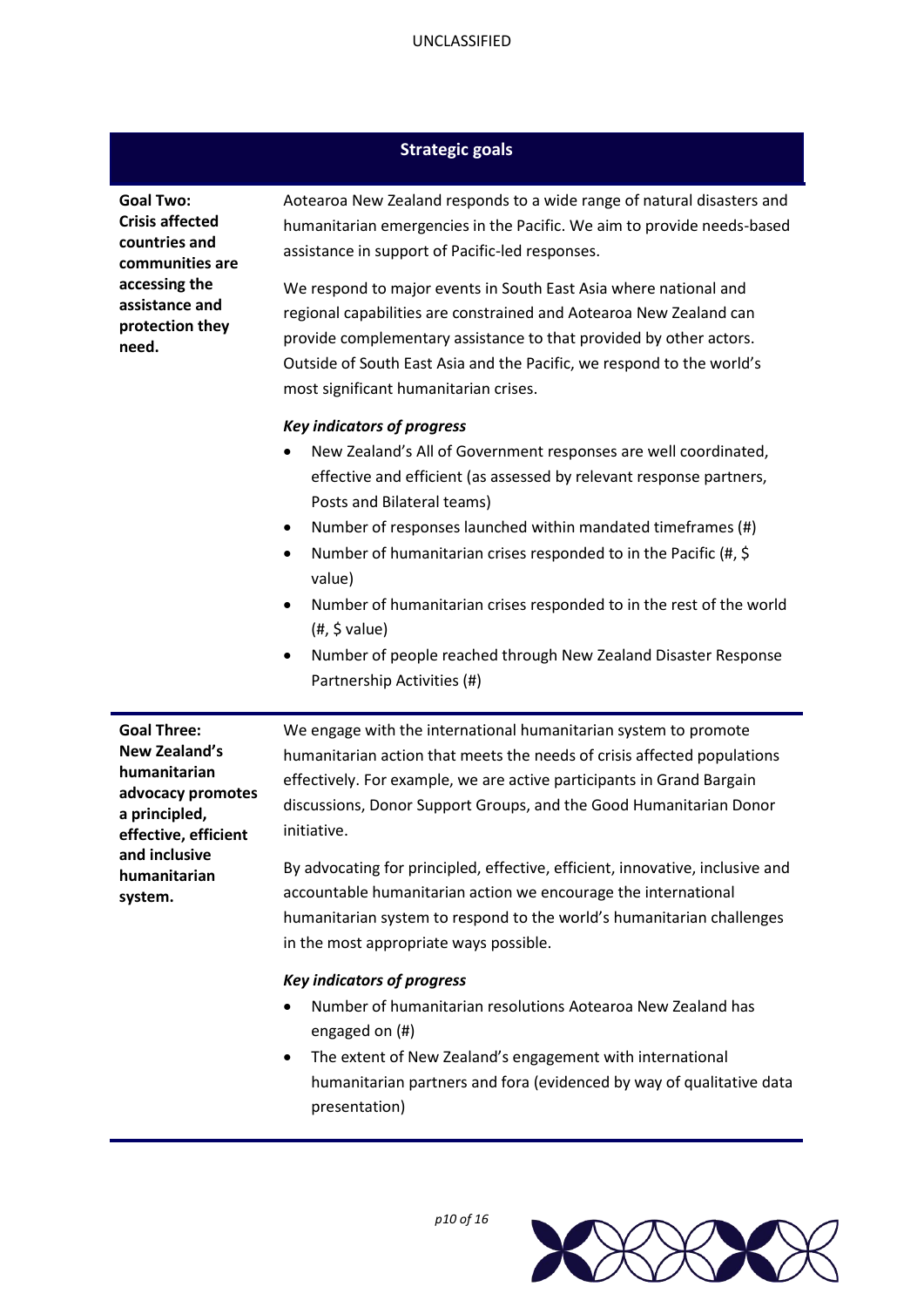# **Specific outcomes linked to our strategic goals**

The logic diagram annexed to this 4YP sets out how our strategic goals for New Zealand's humanitarian action, which are long term outcomes, drive more specific short and medium term outcomes. Aotearoa New Zealand will work towards these outcomes together with our humanitarian and disaster management partners, including government entities, multilateral agencies, NGOs and the international Red Cross Movement.

## **Assumptions**

In setting out the logic diagram and outcomes, we have made the following key assumptions which we will continue to test and monitor during the implementation of this 4YP:

- Natural disasters and humanitarian emergencies will continue unabated over the short term at regional and global levels.
- Current trends showing increasing conflict, displacement, political instability, climate change and the impact of the COVID-19 pandemic are likely to continue in the coming year.
- Needs will continue to outstrip available resources, which means that the humanitarian system and humanitarian action must continue to find ways to be as efficient and effective as possible, and local actors need to be well supported.

#### **Risks**

We have noted the following key risks which we will continue to monitor and develop mitigation measures for during the implementation of this 4YP:

| <b>Strategic level risks</b>                                                                                                                                                                                                                          | <b>Mitigation measures</b>                                                                                                                                                                                                                                                                                                                                                                                                                                                                                                               |
|-------------------------------------------------------------------------------------------------------------------------------------------------------------------------------------------------------------------------------------------------------|------------------------------------------------------------------------------------------------------------------------------------------------------------------------------------------------------------------------------------------------------------------------------------------------------------------------------------------------------------------------------------------------------------------------------------------------------------------------------------------------------------------------------------------|
| <b>COVID-19 enters more Pacific</b><br>countries and there is significant<br>community transmission across the<br>region, leading to spikes in<br>humanitarian need and adding<br>operational complications for<br>New Zealand's humanitarian action. | We will work closely with humanitarian partners to<br>monitor COVID-19 impacts in partner countries and<br>manage our humanitarian response work accordingly.<br>Empowering and strengthening the resilience of local<br>partners and communities will help mitigate risks.                                                                                                                                                                                                                                                              |
| Pacific Island and other focus<br>countries are impacted by major<br>natural disasters or extreme<br>weather events, resulting in<br>significant damage, loss of life and<br>disruption to development<br>initiatives.                                | We will offer support when required, drawing on our<br>humanitarian partnerships and national capabilities. We<br>will closely monitor the impacts of natural disasters and<br>extreme weather in partner countries and will manage our<br>programmes / projects accordingly. We will ask our<br>partners to integrate climate and disaster resilience<br>measures into activities as relevant to mitigate the impacts<br>of climate change and disasters and, through the<br>Partnerships 4YP, will support initiatives that strengthen |



*p11 of 16*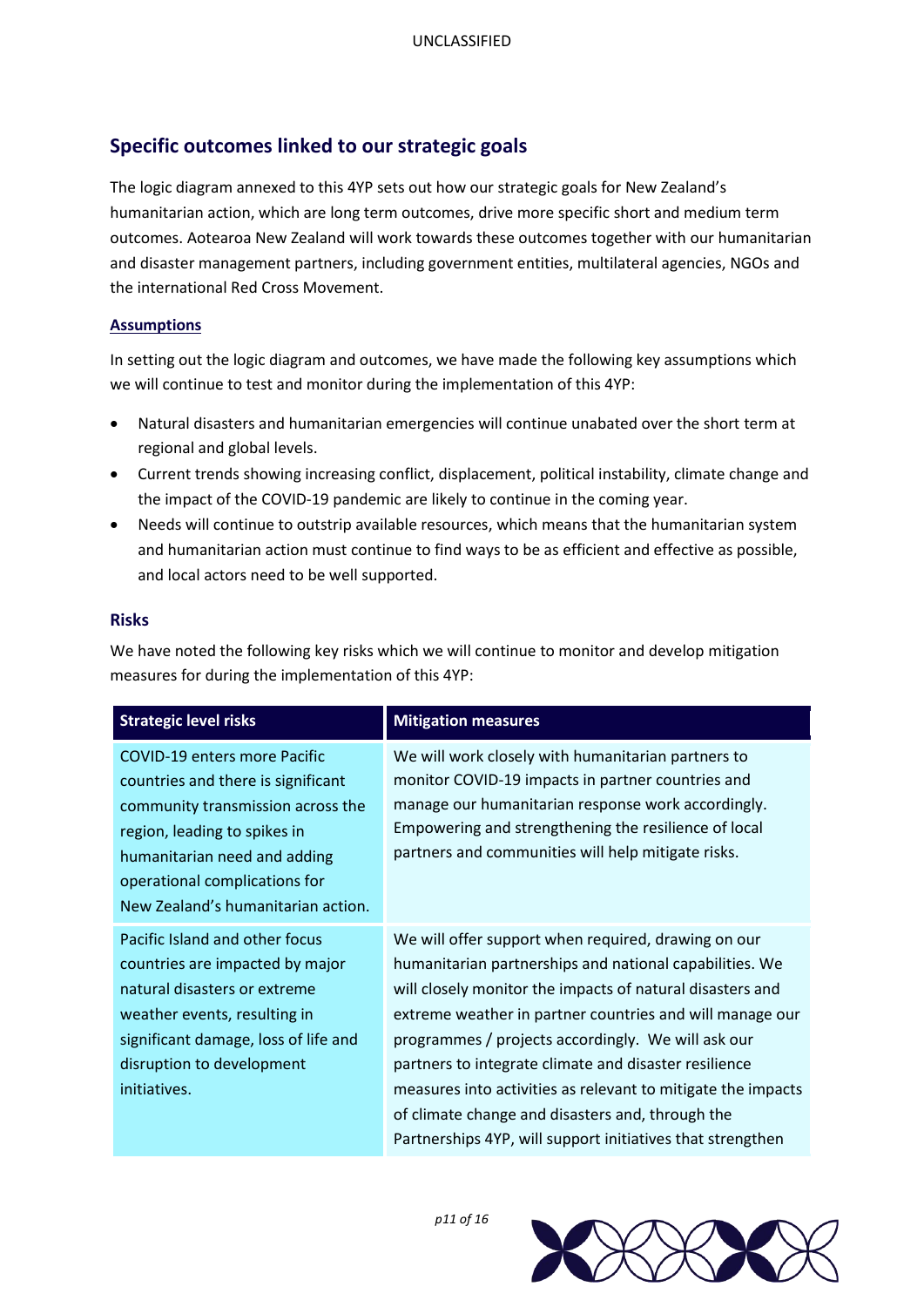| <b>Strategic level risks</b>                                                                                                                                                                                     | <b>Mitigation measures</b>                                                                                                                                                                                                                                                                               |
|------------------------------------------------------------------------------------------------------------------------------------------------------------------------------------------------------------------|----------------------------------------------------------------------------------------------------------------------------------------------------------------------------------------------------------------------------------------------------------------------------------------------------------|
|                                                                                                                                                                                                                  | climate change adaptation, disaster preparedness and risk<br>reduction.                                                                                                                                                                                                                                  |
| Humanitarian responses that are not<br>targeted to needs and do not<br>support and empower local<br>leadership and action prolong<br>humanitarian crises and damage<br>New Zealand's relations in the<br>region. | New Zealand's humanitarian responses, if delivered on the<br>basis of need and in a fast, effective and culturally<br>appropriate way, have the potential to meet humanitarian<br>needs, support early recovery, and strengthen<br>New Zealand's relationships with partner countries in the<br>Pacific. |
| A combination of natural disasters<br>and COVID-19 outbreaks in the<br>region could lead to levels of<br>humanitarian need beyond<br>New Zealand's capacity to respond.                                          | New Zealand's close coordination with other actors (e.g.<br>through the FRANZ arrangement with France and<br>Australia, and with UN agencies) and partner countries<br>who may be able to respond will reduce this risk.                                                                                 |
| Humanitarian need continues to<br>rise, with increases in unmet<br>humanitarian need and threats to<br>global stability.                                                                                         | We will support and work with multilateral humanitarian<br>partners to identify new ways to meet humanitarian need<br>effectively and efficiently.                                                                                                                                                       |

# **How we put this plan into action**

To operationalise this 4YP Aotearoa New Zealand will collaborate with a wide range of humanitarian partners. We have a suite of ongoing actions across our five key result areas:

- Pacific disaster preparedness
- New Zealand response readiness
- fast, effective and targeted humanitarian responses in the Pacific, South East Asia and further afield
- impactful advocacy in support of a stronger humanitarian system, and
- public engagement.

## **Pacific disaster preparedness**

Our primary focus will continue to be our engagement in the Pacific and on issues that matter to Pacific people and governments.

We will promote and support Pacific leadership and coordination in disaster preparedness and response, and will progressively increase our support for nationally-led disaster preparedness activities. We have a range of investments to support preparedness in the region. These include providing funding to implement regional initiatives, creating partnerships with emergency



*p12 of 16*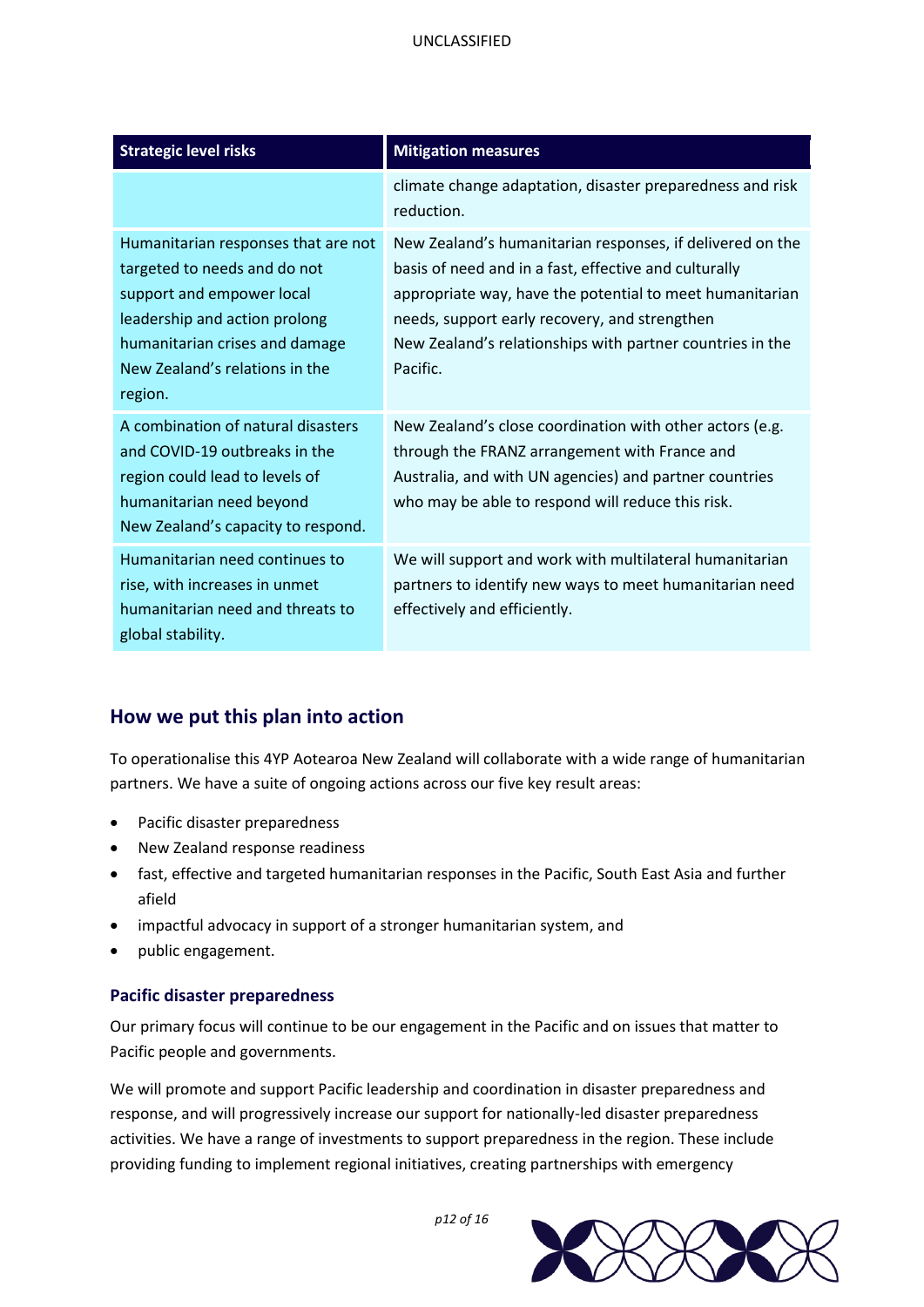management agencies, supporting emergency medical teams to respond rapidly, and partnering with New Zealand NGOs who have effective delivery mechanisms across the Pacific.

We partner with New Zealand NGOs through the New Zealand Disaster Response Partnership to hold relief supplies (through their local partners) which can be released rapidly and replenished when disasters strike.

#### **New Zealand response readiness**

It is important for Aotearoa New Zealand to respond quickly to requests for assistance from Pacific countries affected by significant disasters. We ensure that Aotearoa New Zealand can do this through investment in early warning systems (e.g. the New Zealand MetService's tropical cyclone forecasting) and by maintaining a well-coordinated New Zealand government offshore humanitarian response system that includes All of Government guidelines, briefings and exercises, and working with New Zealand Government partners to maintain deployable capabilities. We also maintain a stock of relief supplies in Auckland for rapid transport to affected countries.

Our ongoing partnerships with the Council for International Development (including its Humanitarian Network) and New Zealand Red Cross are also critical for our response readiness.

We work with others through multilateral mechanisms that support operational readiness; for example, the UN International Search and Rescue Advisory Group and WHO Emergency Medical Team coordination mechanisms.

## **Fast, effective and targeted humanitarian responses in the Pacific, South East Asia and further afield**

#### **The Pacific**

MFAT leads New Zealand's offshore humanitarian responses under New Zealand's National Security system. We work in close coordination with other government partners including the Department of Prime Minister and Cabinet, New Zealand Defence Force, New Zealand's Ministry of Health, the National Emergency Management Agency, New Zealand Police, and Fire and Emergency New Zealand.

Aotearoa New Zealand provides assistance through a range of mechanisms, including financial assistance to local and international response actors (including via the New Zealand Disaster Response Partnership), deployment of technical teams from New Zealand, provision of relief supplies and logistics support.

In each response New Zealand's emergency relief assistance will be guided by the exact needs and requests of crisis-affected Pacific governments. We will work with affected governments and other responders through coordination systems that affected governments have established. We coordinate closely with France and Australia under the FRANZ arrangement, as well as with the UN and other humanitarian actors to ensure our support complements that of other actors.



*p13 of 16*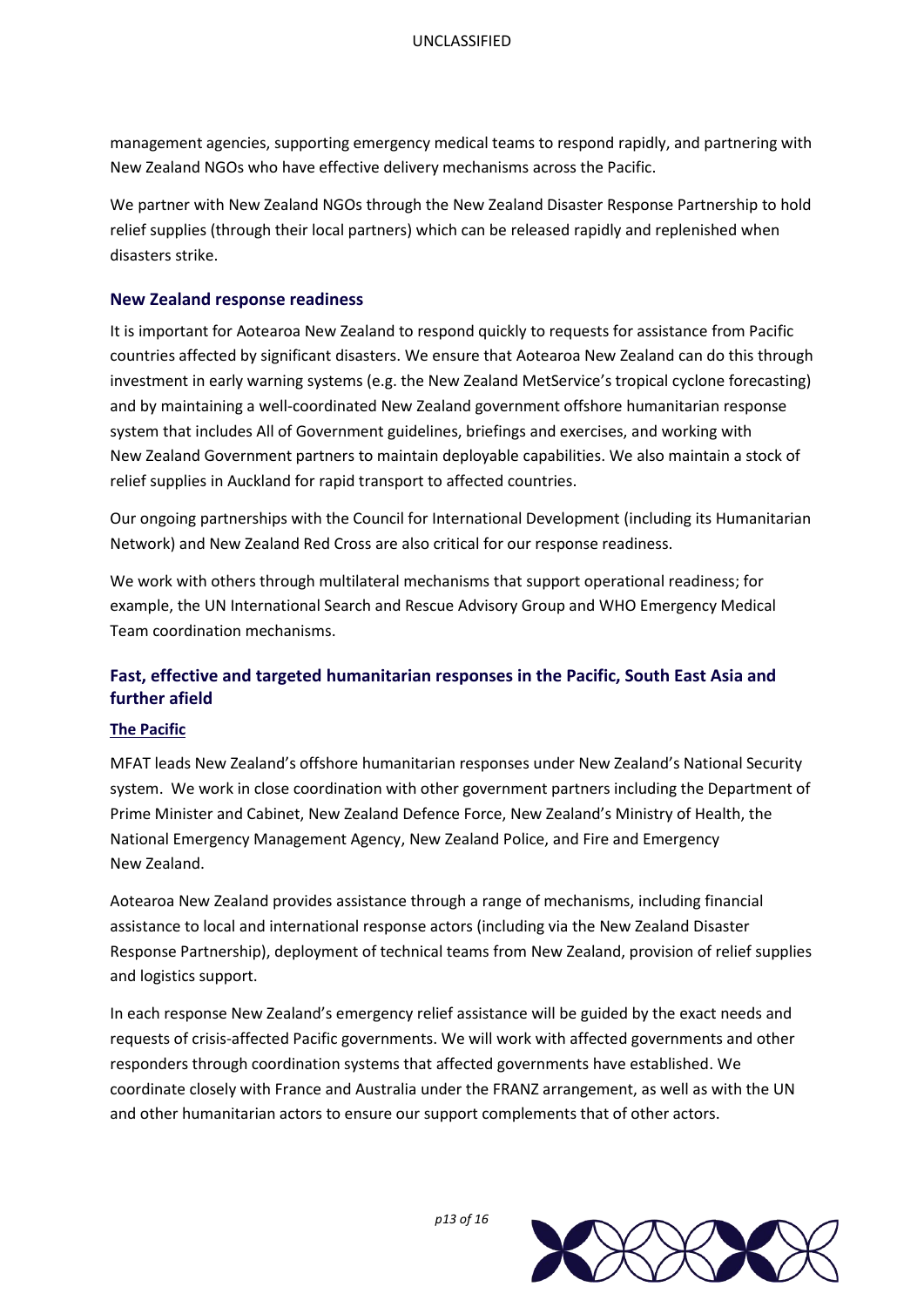We will incorporate early recovery, disaster risk reduction and resilience measures into our response plans, and will coordinate with other parts of the Pacific and Development Group to ensure a complementary approach across the disaster risk cycle.

#### **South East Asia**

In South East Asia we provide financial contributions to the efforts of UN and Red Cross partners, or to New Zealand NGOs (providing \$3 for every dollar our NGO partners contribute to New Zealand Disaster Response Partnership activities). We can provide direct operational assistance as a supporting partner where national and local capacities are constrained and our support is requested.

#### **Further afield**

Beyond the Pacific and South East Asia New Zealand's primary mechanisms of support are through financial contributions to support the humanitarian response efforts of UN or International Red Cross Movement partners. In some instances, such as very significant natural disasters, we may also provide support via the New Zealand Disaster Response Partnership on a dollar for dollar matched funding basis.

Aotearoa New Zealand is unable to respond to all global emergencies. In considering which crises to prioritise we will consider the scale of humanitarian need and other factors as set out in the decision framework in Aotearoa New Zealand's Humanitarian Action Policy<sup>8</sup>.

#### **Impactful advocacy in support of a stronger humanitarian system**

We will continue to advocate and engage with the international humanitarian system through a range of multilateral fora<sup>9</sup>. Through these engagements we call for principled and effective humanitarian action that is inclusive for all and meets the needs of affected populations. In the Pacific we engage with partner countries and other humanitarian actors to promote action that is fit for purpose in this region.

Aotearoa New Zealand supports good practices, emphasising coherence and coordination amongst donors to encourage principled donor engagement and improve humanitarian action.

#### **Public engagement**

 $\overline{\phantom{a}}$ 

We will provide information to the New Zealand public, including Pasifika, on New Zealand's humanitarian action.

<sup>9</sup> For example, Grand Bargain discussions, the Good Humanitarian Donor initiative, the UN ECOSOC Humanitarian Affairs Segment and in Donor Support Groups.



*p14 of 16*

<sup>8</sup> Aotearoa New [Zealand Humanitarian Action Policy](https://www.google.com/url?sa=t&rct=j&q=&esrc=s&source=web&cd=&ved=2ahUKEwiPyNvY8pv1AhXixjgGHc_0D6gQFnoECAwQAw&url=https%3A%2F%2Fwww.mfat.govt.nz%2Fassets%2FAid-Prog-docs%2FPolicy%2FMFAT-Humanitarian-Action-Policy-2019.pdf&usg=AOvVaw1C3VUu5641noXkJiB8pf1B)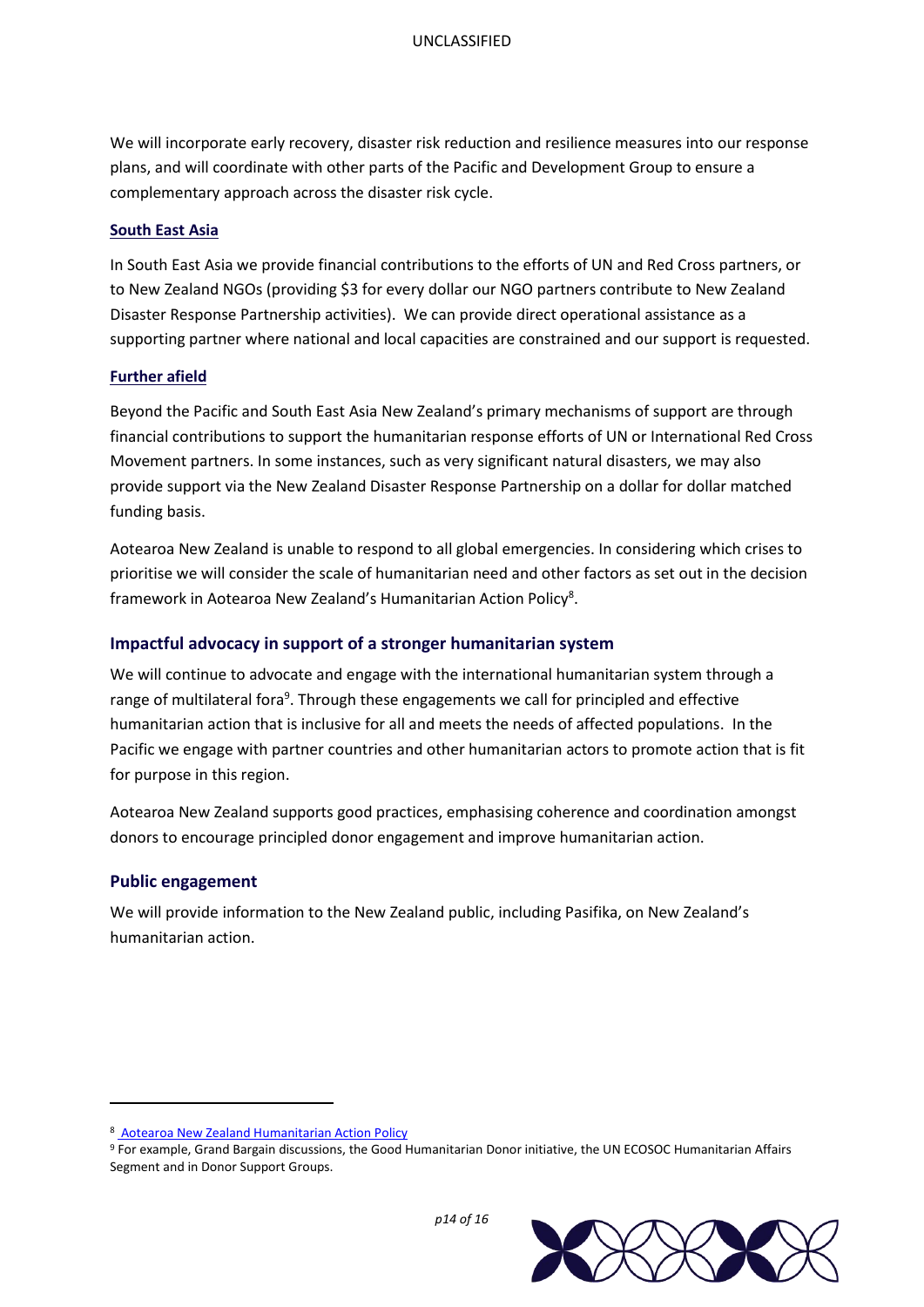# **How we assess progress against this plan**

We report on progress towards our goals via MFAT's Annual Report<sup>10</sup>. In addition, we track progress on the actions taken under this plan via our interactions within the international humanitarian system and New Zealand NGOs. This not only gives us an opportunity to discuss what has been achieved in partnership, but also to test whether our plan remains fit-for-purpose and what aspects of it we may need to adapt.

Progress is also measured through a high level monitoring and evaluation framework which was developed as part of ongoing efforts to improve responses to rapid onset natural disasters in the Pacific. The purpose of this framework is to:

- support decision-making during responses
- improve the evidence base on the impact of humanitarian response efforts
- improve the effectiveness of future responses through identification of lessons, and
- support better communication of the difference made for affected communities and governments.

We aim to strengthen the way we track and monitor our humanitarian activities in real time to ensure effectiveness and ongoing strategic alignment.

The results and lessons learned from activity level monitoring are compiled annually. This feeds into an annual reflection discussion and report on progress against the 4YP outcomes, which in turn informs the annual update of the 4YPs. This process supports ongoing improvement of our engagement towards the strategic goals.

#### **For further information**

 $\overline{\phantom{a}}$ 

To find out more about MFAT's Humanitarian and Disaster Management programme go to our website, a[t https://www.mfat.govt.nz/en/aid-and-development/humanitarian-action/](https://www.mfat.govt.nz/en/aid-and-development/humanitarian-action/) or contact [PHM@mfat.govt.nz.](mailto:PHM@mfat.govt.nz)

<sup>10</sup> <https://www.mfat.govt.nz/en/about-us/mfat-annual-reports/>



*p15 of 16*